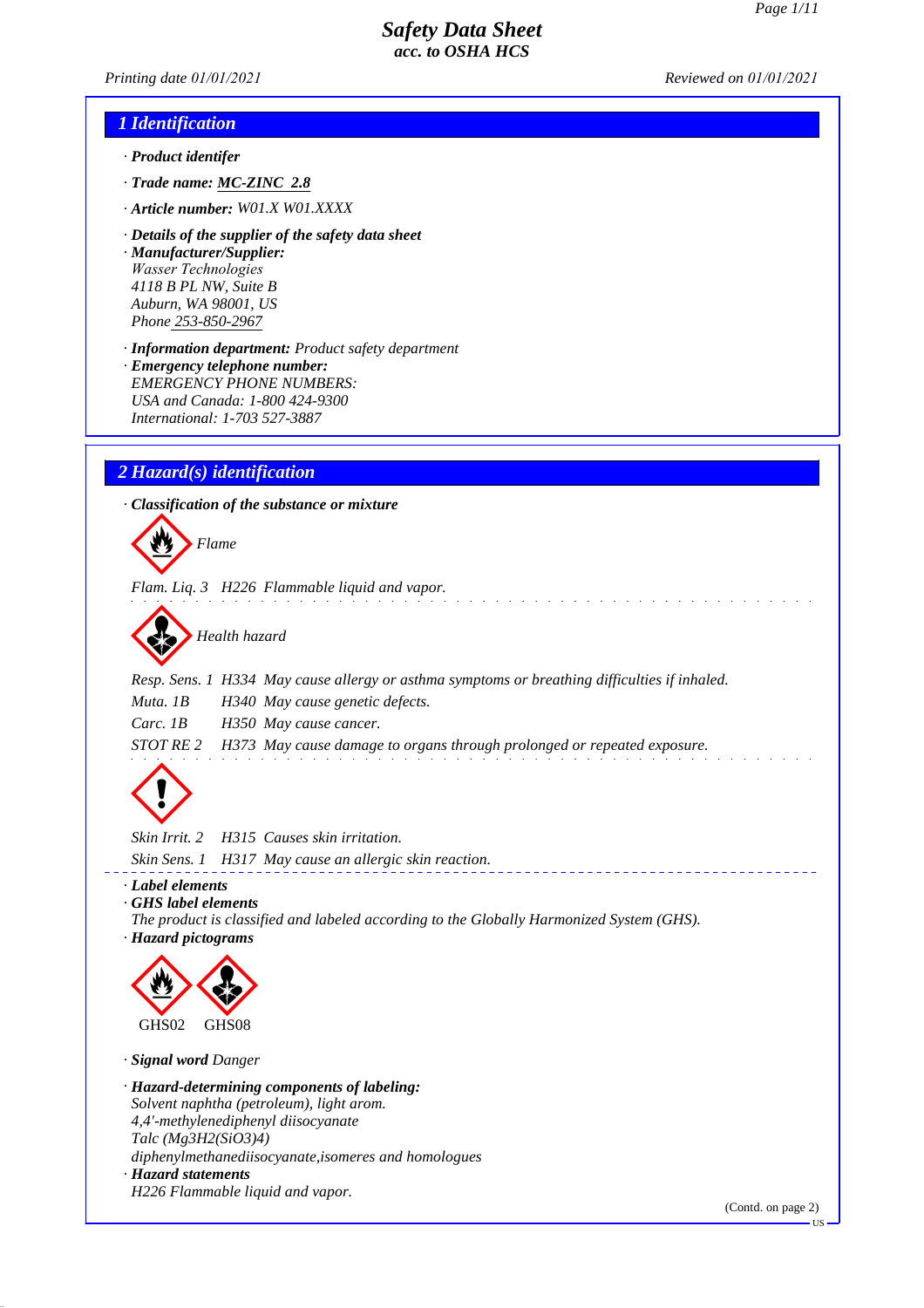*Printing date 01/01/2021 Reviewed on 01/01/2021*

## *Trade name: MC-ZINC 2.8*

|                                                                | (Contd. of page 1)                                                                                                    |
|----------------------------------------------------------------|-----------------------------------------------------------------------------------------------------------------------|
| H315 Causes skin irritation.                                   |                                                                                                                       |
|                                                                | H334 May cause allergy or asthma symptoms or breathing difficulties if inhaled.                                       |
|                                                                | H317 May cause an allergic skin reaction.                                                                             |
|                                                                | H340 May cause genetic defects.                                                                                       |
| H350 May cause cancer.                                         |                                                                                                                       |
|                                                                | H373 May cause damage to organs through prolonged or repeated exposure.                                               |
| · Precautionary statements                                     | Keep out of reach from children.                                                                                      |
| P210                                                           | Keep away from heat/sparks/open flames/hot surfaces. No smoking.                                                      |
| P241                                                           | Use explosion-proof electrical/ventilating/lighting/equipment.                                                        |
| P <sub>260</sub>                                               | Do not breathe dust/fume/gas/mist/vapors/spray.                                                                       |
| P <sub>284</sub>                                               | [In case of inadequate ventilation] wear respiratory protection.                                                      |
| P <sub>280</sub>                                               | Wear protective gloves / eye protection / face protection.                                                            |
| P <sub>240</sub>                                               | Ground/bond container and receiving equipment.                                                                        |
| P233                                                           | Keep container tightly closed.                                                                                        |
| P242                                                           | Use only non-sparking tools.                                                                                          |
| P <sub>243</sub>                                               | Take precautionary measures against static discharge.                                                                 |
| P <sub>264</sub>                                               | Wash thoroughly after handling.                                                                                       |
| P272                                                           | Contaminated work clothing must not be allowed out of the workplace.                                                  |
| P201                                                           | Obtain special instructions before use.                                                                               |
| P <sub>202</sub>                                               | Do not handle until all safety precautions have been read and understood.                                             |
|                                                                | P303+P361+P353 If on skin (or hair): Take off immediately all contaminated clothing. Rinse skin with<br>water/shower. |
| P321                                                           | Specific treatment (see on this label).                                                                               |
| $P342 + P311$                                                  | If experiencing respiratory symptoms: Call a POISON CENTER/doctor.                                                    |
| P363                                                           | Wash contaminated clothing before reuse.                                                                              |
| $P304 + P341$                                                  | If inhaled: If breathing is difficult, remove person to fresh air and keep comfortable for<br>breathing.              |
| $P308 + P313$                                                  | IF exposed or concerned: Get medical advice/attention.                                                                |
| $P333 + P313$                                                  | If skin irritation or rash occurs: Get medical advice/attention.                                                      |
| P314                                                           | Get medical advice/attention if you feel unwell.                                                                      |
| $P370 + P378$                                                  | In case of fire: Use for extinction: CO2, powder or water spray.                                                      |
| $P362 + P364$                                                  | Take off contaminated clothing and wash it before reuse.                                                              |
| P <sub>405</sub>                                               | Store locked up.                                                                                                      |
| $P403 + P235$                                                  | Store in a well-ventilated place. Keep cool.                                                                          |
| <i>P501</i>                                                    | Dispose of contents/container in accordance with local/regional/national/international                                |
|                                                                | regulations.                                                                                                          |
| · Classification system:<br>$\cdot$ NFPA ratings (scale 0 - 4) |                                                                                                                       |
|                                                                |                                                                                                                       |
|                                                                | $Health = 2$                                                                                                          |
|                                                                | $Fire = 3$                                                                                                            |
|                                                                | $Reactivity = 0$                                                                                                      |
| $\cdot$ HMIS-ratings (scale 0 - 4)                             |                                                                                                                       |
| <b>HEALTH</b><br>$^*2$                                         | $Health = *2$                                                                                                         |
| 3 <br><b>FIRE</b>                                              | $Fire = 3$                                                                                                            |
| <b>REACTIVITY</b> 0                                            | $Reactivity = 0$                                                                                                      |
| $\cdot$ Other hazards                                          |                                                                                                                       |
|                                                                | · Results of PBT and vPvB assessment                                                                                  |
| · <b>PBT</b> : Not applicable.                                 |                                                                                                                       |
| $\cdot$ vPvB: Not applicable.                                  |                                                                                                                       |
|                                                                | $US -$                                                                                                                |
|                                                                | (Contd. on page 3)                                                                                                    |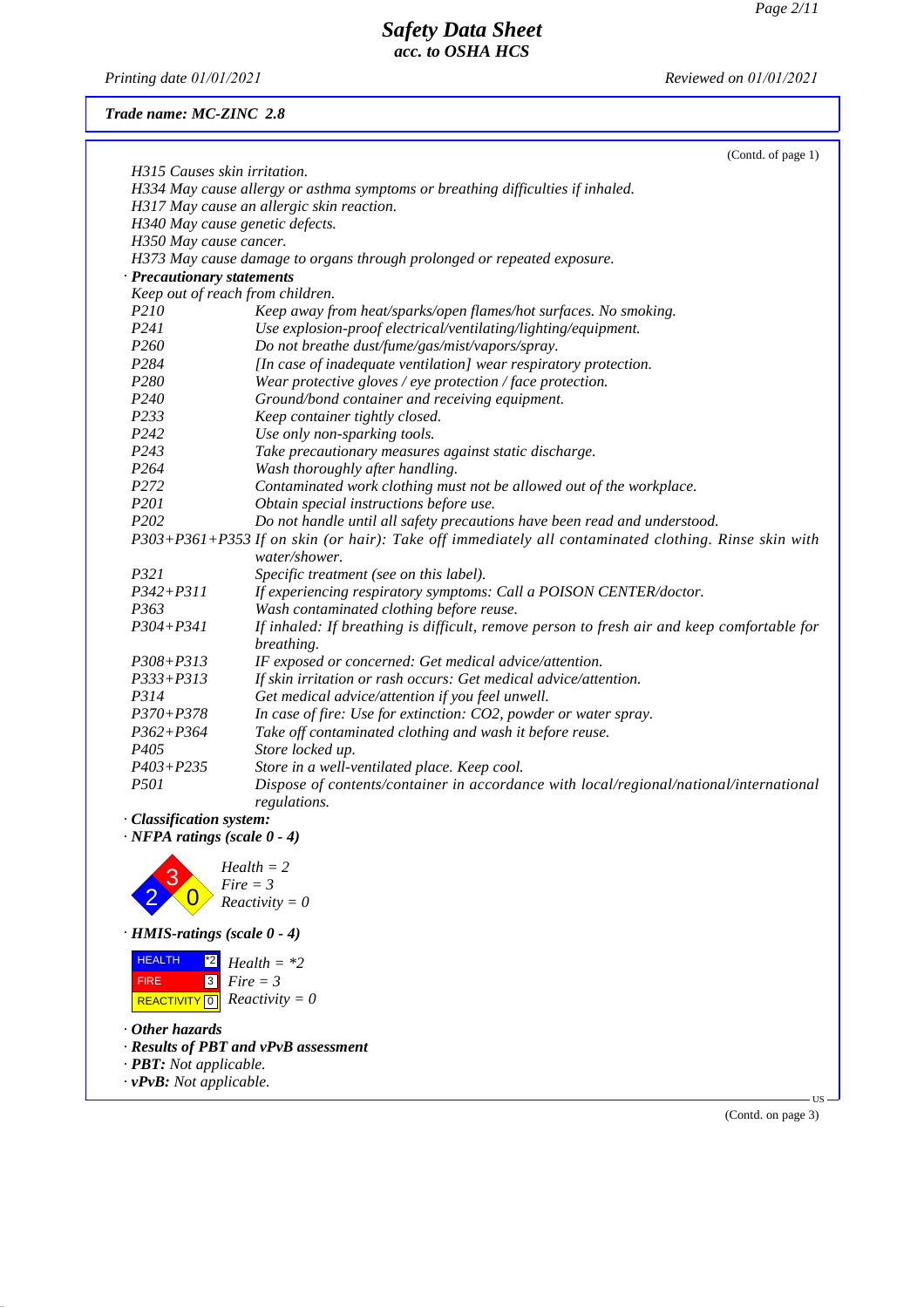*Printing date 01/01/2021 Reviewed on 01/01/2021*

*Trade name: MC-ZINC 2.8*

(Contd. of page 2)

## *3 Composition/information on ingredients*

#### *· Chemical characterization: Mixtures*

*· Description: Mixture of the substances listed below with nonhazardous additions.*

| · Dangerous components:    |                                                                          |               |
|----------------------------|--------------------------------------------------------------------------|---------------|
|                            | $\overline{7440\text{-}66\text{-}6}$ zinc powder -zinc dust (stabilized) | 60-100%%      |
|                            | 64742-95-6 Solvent naphtha (petroleum), light arom.                      | $5 - 10\%$ %  |
| $1330-20-7$ xylene         |                                                                          | $1 - 5\%%$    |
|                            | $14807 - 96 - 6$ Talc (Mg3H2(SiO3)4)                                     | $1 - 5\%%$    |
| $1314 - 13 - 2$ zinc oxide |                                                                          | $1 - 5\%%$    |
|                            | $101-68-8$ 4,4'-methylenediphenyl diisocyanate                           | $1 - 5\%%$    |
|                            | 9016-87-9 diphenylmethanediisocyanate, isomeres and homologues           | $1 - 5\%%$    |
|                            | 5873-54-1 o-(p-isocyanatobenzyl)phenyl isocyanate                        | $0.1 - 1\%$ % |

#### *4 First-aid measures*

*· Description of first aid measures*

*· General information:*

*Immediately remove any clothing soiled by the product.*

*Symptoms of poisoning may even occur after several hours; therefore medical observation for at least 48 hours after the accident.*

*· After inhalation:*

*Supply fresh air and to be sure call for a doctor.*

*In case of unconsciousness place patient stably in side position for transportation.*

- *· After skin contact: Immediately wash with water and soap and rinse thoroughly.*
- *· After eye contact: Rinse opened eye for several minutes under running water.*
- *· After swallowing: If symptoms persist consult doctor.*

*· Information for doctor:*

*· Most important symptoms and effects, both acute and delayed No further relevant information available.*

*· Indication of any immediate medical attention and special treatment needed*

*No further relevant information available.*

### *5 Fire-fighting measures*

- *· Extinguishing media*
- *· Suitable extinguishing agents:*
- *CO2, extinguishing powder or water spray. Fight larger fires with water spray or alcohol resistant foam.*
- *· For safety reasons unsuitable extinguishing agents: Water with full jet*
- *· Special hazards arising from the substance or mixture*
- *During heating or in case of fire poisonous gases are produced.*
- *· Advice for firefighters*
- *· Protective equipment: Mouth respiratory protective device.*

### *6 Accidental release measures*

- *· Personal precautions, protective equipment and emergency procedures Mount respiratory protective device. Wear protective equipment. Keep unprotected persons away.*
- *· Environmental precautions: Do not allow to enter sewers/ surface or ground water.*
- *· Methods and material for containment and cleaning up:*

*Absorb with liquid-binding material (sand, diatomite, acid binders, universal binders, sawdust). Dispose contaminated material as waste according to item 13. Ensure adequate ventilation.*

(Contd. on page 4)

US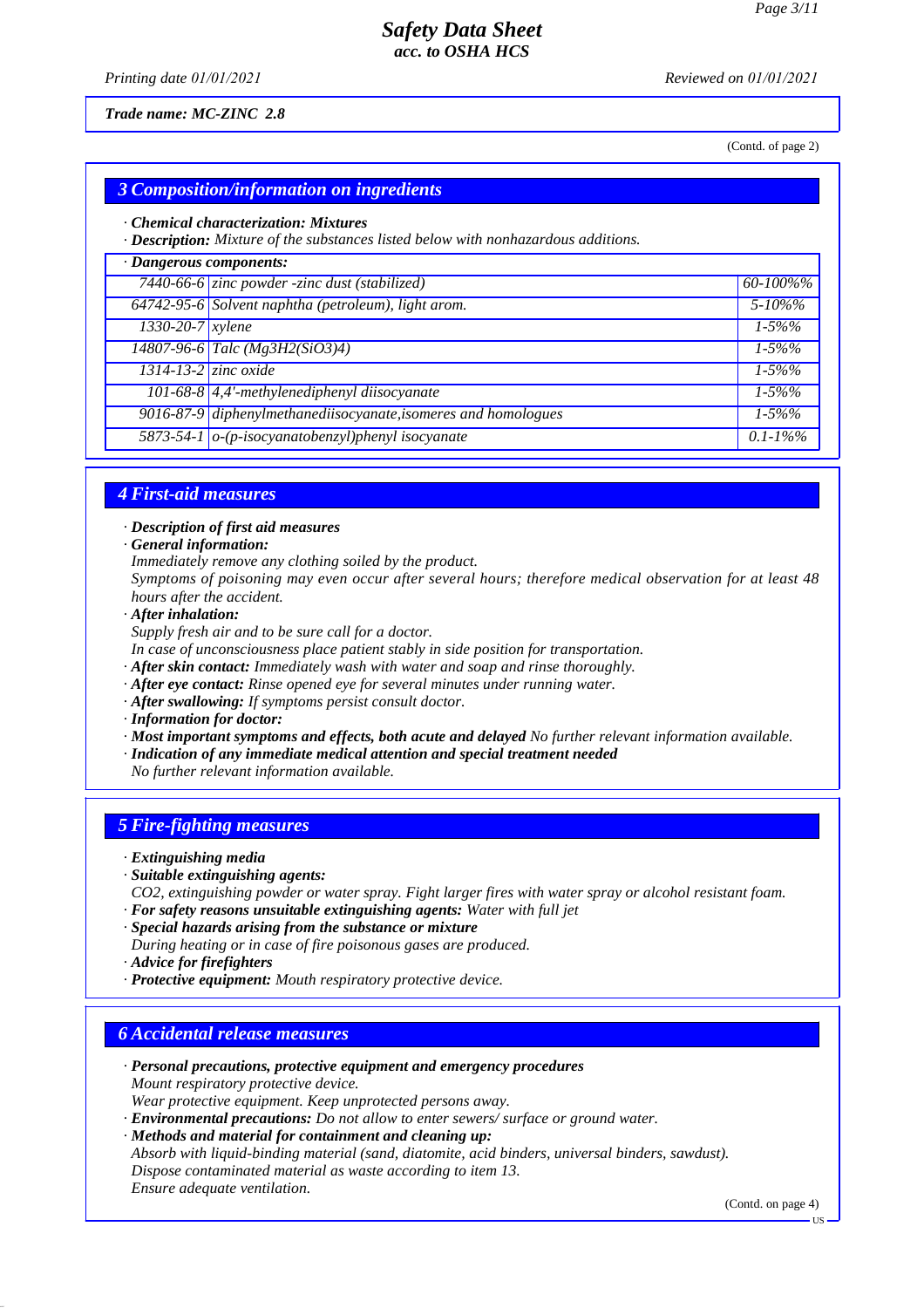(Contd. of page 3)

## *Safety Data Sheet acc. to OSHA HCS*

*Printing date 01/01/2021 Reviewed on 01/01/2021*

*Trade name: MC-ZINC 2.8*

*· Reference to other sections*

*See Section 7 for information on safe handling. See Section 8 for information on personal protection equipment. See Section 13 for disposal information.*

### *7 Handling and storage*

#### *· Handling:*

- *· Precautions for safe handling Ensure good ventilation/exhaustion at the workplace. Open and handle receptacle with care. Prevent formation of aerosols.*
- *· Information about protection against explosions and fires: Keep ignition sources away - Do not smoke. Protect against electrostatic charges. Keep respiratory protective device available.*
- *· Conditions for safe storage, including any incompatibilities*
- *· Storage:*
- *· Requirements to be met by storerooms and receptacles: No special requirements.*
- *· Information about storage in one common storage facility: Not required.*
- *· Further information about storage conditions: Keep receptacle tightly sealed.*
- *· Specific end use(s) No further relevant information available.*

*8 Exposure controls/personal protection*

*· Additional information about design of technical systems: No further data; see item 7.*

*· Control parameters*

| Components with limit values that require monitoring at the workplace:                    |
|-------------------------------------------------------------------------------------------|
| 1330-20-7 xylene                                                                          |
| PEL Long-term value: $435$ mg/m <sup>3</sup> , 100 ppm                                    |
| REL Short-term value: $655$ mg/m <sup>3</sup> , 150 ppm                                   |
| Long-term value: $435 \text{ mg/m}^3$ , 100 ppm                                           |
| TLV Short-term value: $651$ mg/m <sup>3</sup> , 150 ppm                                   |
| Long-term value: 434 mg/m <sup>3</sup> , 100 ppm                                          |
| <b>BEI</b>                                                                                |
| 101-68-8 4,4'-methylenediphenyl diisocyanate                                              |
| PEL Ceiling limit value: $0.2 \text{ mg/m}^3$ , $0.02 \text{ ppm}$                        |
| REL Long-term value: $0.05$ mg/m <sup>3</sup> , $0.005$ ppm                               |
| Ceiling limit value: $0.2*$ mg/m <sup>3</sup> , $0.02*$ ppm                               |
| $*10$ -min                                                                                |
| TLV Long-term value: $0.051$ mg/m <sup>3</sup> , 0.005 ppm                                |
| · Ingredients with biological limit values:                                               |
| 1330-20-7 xylene                                                                          |
| BEI 1.5 $g/g$ creatinine                                                                  |
| Medium: urine                                                                             |
| Time: end of shift                                                                        |
| Parameter: Methylhippuric acids                                                           |
| Additional information: The lists that were valid during the creation were used as basis. |
| · Exposure controls                                                                       |
| · Personal protective equipment:                                                          |
| · General protective and hygienic measures:                                               |
| Keep away from foodstuffs, beverages and feed.                                            |

(Contd. on page 5)

US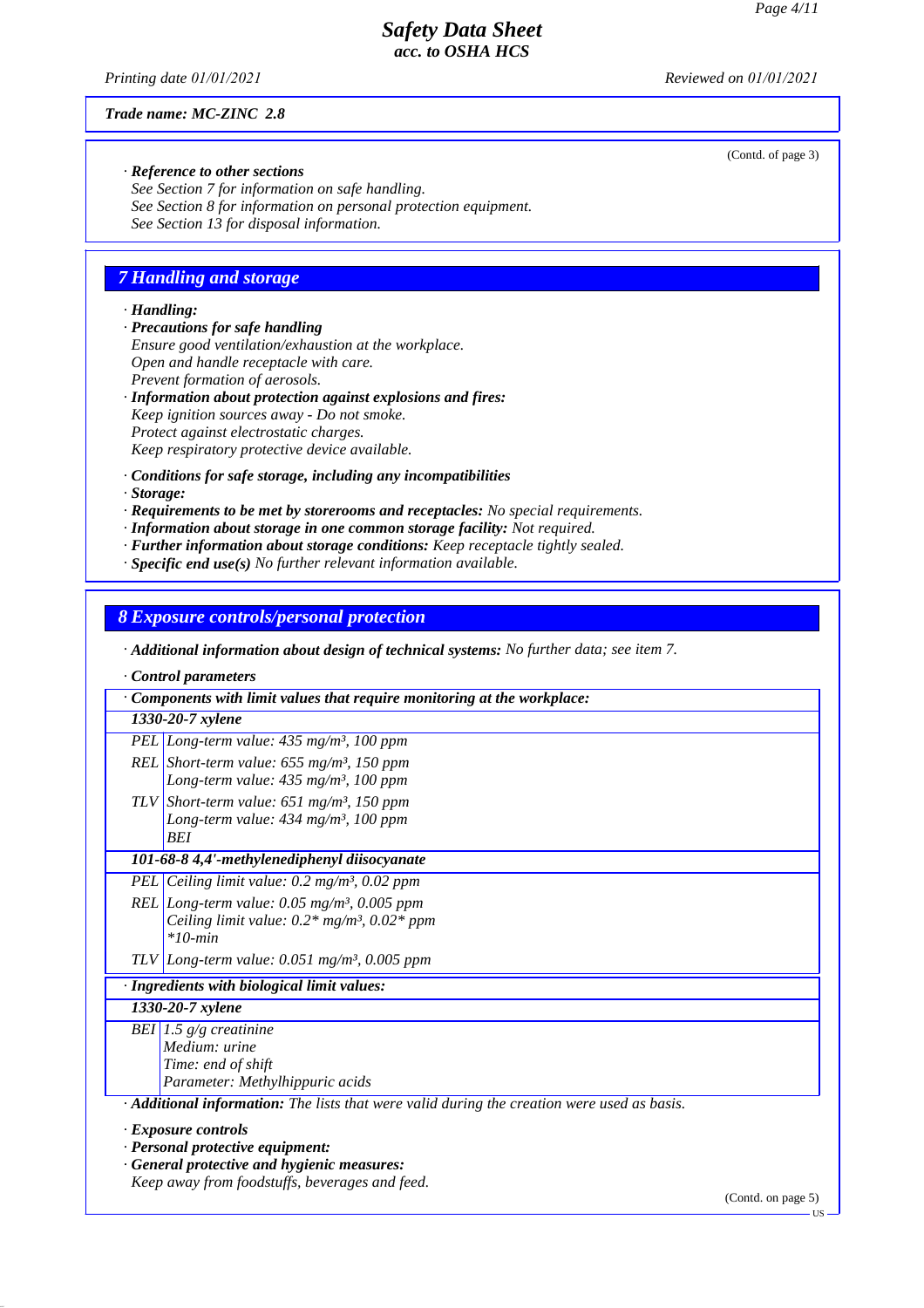*Printing date 01/01/2021 Reviewed on 01/01/2021*

#### *Trade name: MC-ZINC 2.8*

(Contd. of page 4)

*Immediately remove all soiled and contaminated clothing. Wash hands before breaks and at the end of work. Store protective clothing separately. Avoid contact with the skin. Avoid contact with the eyes and skin.*

#### *· Breathing equipment:*

*During mixing, handling and application: Splash goggles. Full protective clothing. Gloves (impervious). Wear suitable respiratory equipment. When air concentrations are not known (or above the TLV), an airsupplied respirator is required. Refer to OSHA Respiratory Protection Standard (29 CFR 1910.134).In presence of air movement, air-purifying (cartridge type) respirators are not the best protection but can be used, if you replaced them frequently. Change cartridges after 8h max or less due to their low warning properties. When in a confined space wear MSHA/NIOSH approved self-contained breathing apparatus or equivalent and full protective gear.*

*· Protection of hands:*



\_S*Protective gloves*

*The glove material has to be impermeable and resistant to the product/ the substance/ the preparation.*

*Due to missing tests no recommendation to the glove material can be given for the product/ the preparation/ the chemical mixture.*

*Selection of the glove material on consideration of the penetration times, rates of diffusion and the degradation*

*· Material of gloves*

*The selection of the suitable gloves does not only depend on the material, but also on further marks of quality and varies from manufacturer to manufacturer. As the product is a preparation of several substances, the resistance of the glove material can not be calculated in advance and has therefore to be checked prior to the application.*

*· Penetration time of glove material*

*The exact break through time has to be found out by the manufacturer of the protective gloves and has to be observed.*

*· Eye protection:*



\_R*Tightly sealed goggles*

| · Information on basic physical and chemical properties<br>· General Information |                       |  |
|----------------------------------------------------------------------------------|-----------------------|--|
| $\cdot$ Appearance:<br>Form:                                                     | Fluid                 |  |
| Color:                                                                           | <i>Various colors</i> |  |
| $\cdot$ Odor:                                                                    | Aromatic              |  |
| Odour threshold:                                                                 | Not determined.       |  |
| $\cdot$ pH-value:                                                                | Not determined.       |  |
| $\cdot$ Change in condition                                                      |                       |  |
| Melting point/Melting range:                                                     | Undetermined.         |  |
| <b>Boiling point/Boiling range:</b>                                              | 190 °C (374 °F)       |  |
| $\cdot$ Flash point:                                                             | 24 °C (75 °F)         |  |
| · Flammability (solid, gaseous):                                                 | Not applicable.       |  |
| · Ignition temperature:                                                          | 450 °C (842 °F)       |  |

US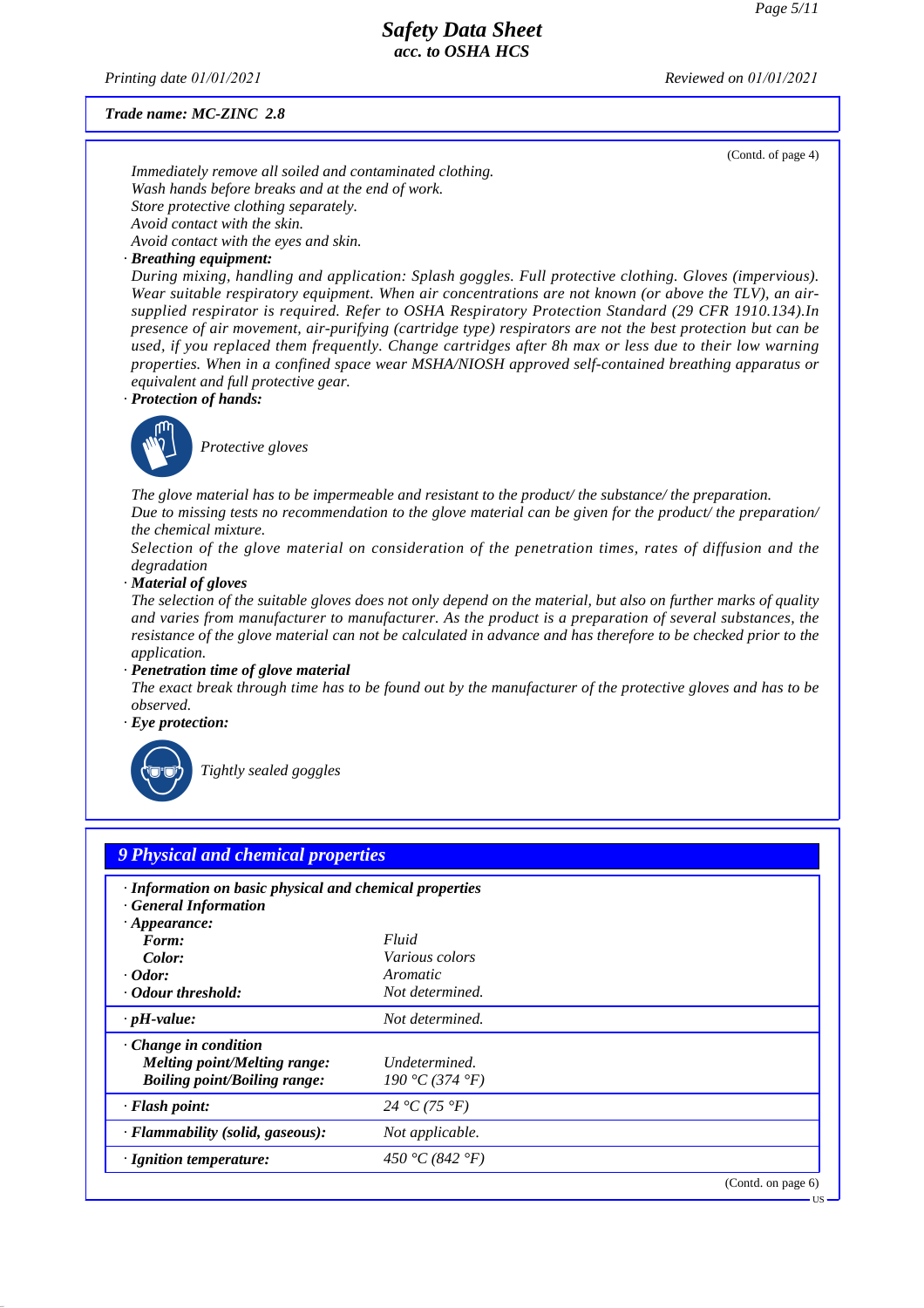US

## *Safety Data Sheet acc. to OSHA HCS*

*Printing date 01/01/2021 Reviewed on 01/01/2021*

*Trade name: MC-ZINC 2.8*

|                                                            | (Contd. of page 5)                                                                            |
|------------------------------------------------------------|-----------------------------------------------------------------------------------------------|
| · Decomposition temperature:                               | Not determined.                                                                               |
| $\cdot$ Auto igniting:                                     | <i>Product is not selfigniting.</i>                                                           |
| · Danger of explosion:                                     | Product is not explosive. However, formation of explosive air/vapor<br>mixtures are possible. |
| $\cdot$ Explosion limits:                                  |                                                                                               |
| Lower:                                                     | Not determined.                                                                               |
| <b>Upper:</b>                                              | Not determined.                                                                               |
| $\cdot$ Vapor pressure:                                    | Not determined.                                                                               |
| $\cdot$ Density at 20 $\cdot$ C (68 $\cdot$ F):            | 2.82-2.98 g/cm <sup>3</sup> (23.533-24.868 lbs/gal)                                           |
| · Relative density                                         | Not determined.                                                                               |
| · Vapour density                                           | Not determined.                                                                               |
| $\cdot$ Evaporation rate                                   | Not determined.                                                                               |
| · Solubility in / Miscibility with                         |                                                                                               |
| Water:                                                     | Not miscible or difficult to mix.                                                             |
| · Partition coefficient (n-octanol/water): Not determined. |                                                                                               |
| $\cdot$ Viscosity:                                         |                                                                                               |
| Dynamic:                                                   | Not determined.                                                                               |
| Kinematic:                                                 | Not determined.                                                                               |
| · Solvent content:                                         |                                                                                               |
| <b>Solids content:</b>                                     | 88-90 %                                                                                       |
| $\cdot$ Other information                                  | No further relevant information available.                                                    |

## *10 Stability and reactivity*

*· Reactivity No further relevant information available.*

*· Chemical stability*

- *· Thermal decomposition / conditions to be avoided: No decomposition if used according to specifications.*
- *· Possibility of hazardous reactions No dangerous reactions known.*
- *· Conditions to avoid No further relevant information available.*
- *· Incompatible materials: No further relevant information available.*
- *· Hazardous decomposition products: No dangerous decomposition products known.*

## *11 Toxicological information*

*· Information on toxicological effects*

*· Acute toxicity:*

|                                                |                      | 64742-95-6 Solvent naphtha (petroleum), light arom. |
|------------------------------------------------|----------------------|-----------------------------------------------------|
| Oral                                           | LD50                 | $>6800$ mg/kg (rat)                                 |
| Dermal                                         | LD50                 | $\geq$ 3400 mg/kg (rab)                             |
|                                                |                      | Inhalative $ LCS0/4 h  > 10.2 mg/l$ (rat)           |
|                                                | 1314-13-2 zinc oxide |                                                     |
| Oral                                           | LD50                 | $>$ 5000 mg/kg (rat)                                |
| 101-68-8 4,4'-methylenediphenyl diisocyanate   |                      |                                                     |
| Oral                                           | LD50                 | $2200$ mg/kg (mouse)                                |
| 64741-65-7 Naphtha (petroleum), heavy alkylate |                      |                                                     |
| Oral                                           | LD50                 | $> 6000$ mg/kg (rat)                                |
|                                                |                      | (Contd. on page 7)                                  |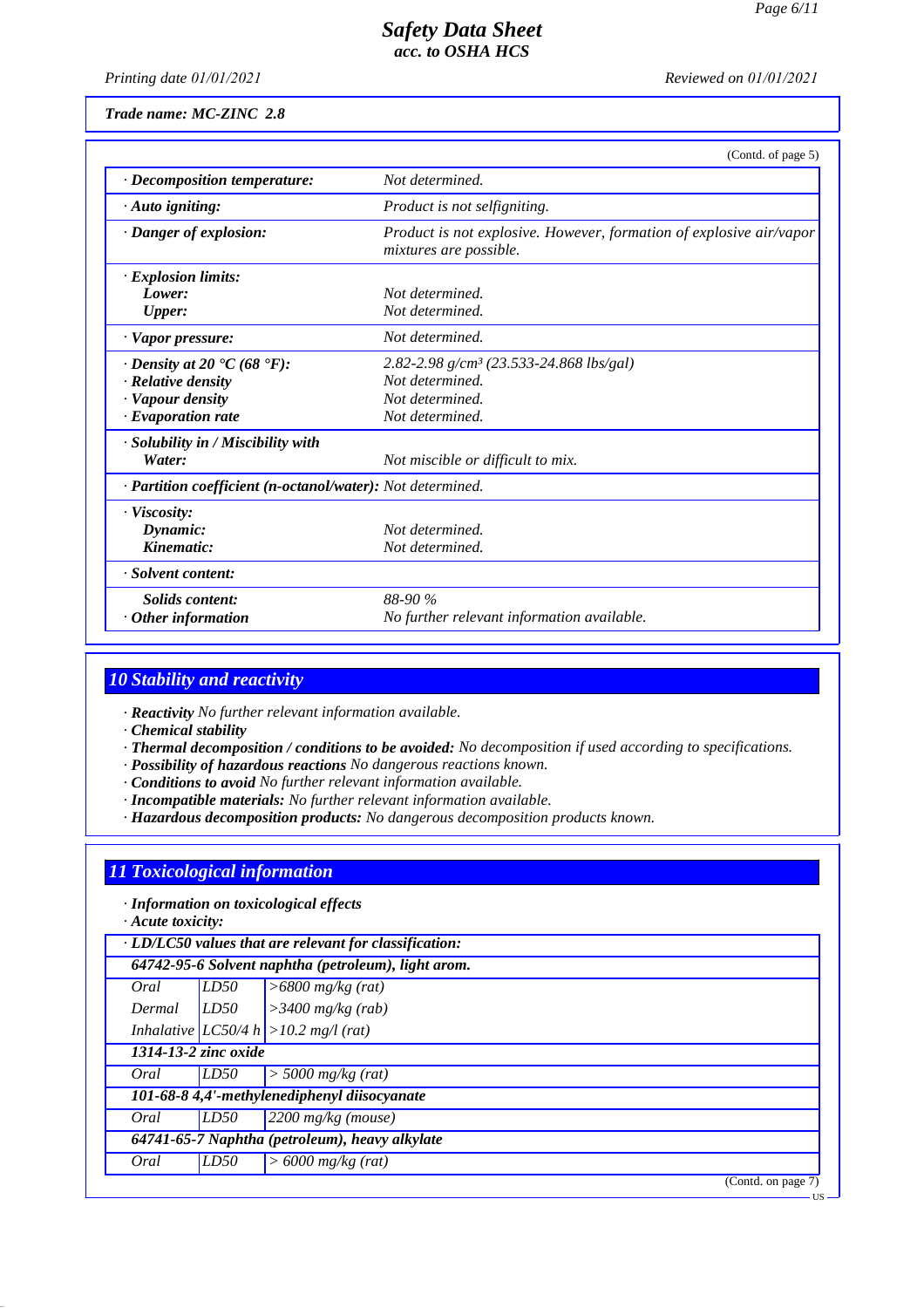*Printing date 01/01/2021 Reviewed on 01/01/2021*

#### *Trade name: MC-ZINC 2.8*

|                                           |                            | (Contd. of page 6)                                                                               |    |
|-------------------------------------------|----------------------------|--------------------------------------------------------------------------------------------------|----|
| Dermal                                    | LD50                       | $>$ 3000 mg/kg (rabbit)                                                                          |    |
|                                           |                            | Inhalative $ LC50/4 h  > 7.8 mg/(rat)$                                                           |    |
| · Primary irritant effect:                |                            |                                                                                                  |    |
|                                           |                            | $\cdot$ on the skin: Irritant to skin and mucous membranes.                                      |    |
| $\cdot$ on the eye: No irritating effect. |                            |                                                                                                  |    |
| · Sensitization:                          |                            |                                                                                                  |    |
|                                           |                            | Sensitization possible through inhalation.                                                       |    |
|                                           |                            | Sensitization possible through skin contact.                                                     |    |
|                                           |                            | · Additional toxicological information:                                                          |    |
|                                           |                            | The product shows the following dangers according to internally approved calculation methods for |    |
| <i>preparations:</i><br>Harmful           |                            |                                                                                                  |    |
| <i>Irritant</i>                           |                            |                                                                                                  |    |
|                                           |                            | The product can cause inheritable damage.                                                        |    |
|                                           |                            |                                                                                                  |    |
| Carcinogenic categories                   |                            |                                                                                                  |    |
|                                           |                            | · IARC (International Agency for Research on Cancer)                                             |    |
| $1330 - 20 - 7$ <i>xylene</i>             |                            |                                                                                                  | 3  |
|                                           |                            | $14807 - 96 - 6$ Talc (Mg3H2(SiO3)4)                                                             | 2B |
|                                           |                            | 101-68-8 $\vert$ 4,4'-methylenediphenyl diisocyanate                                             | 3  |
|                                           |                            | 9016-87-9 diphenylmethanediisocyanate, isomeres and homologues                                   | 3  |
|                                           | $111-76-2$ 2-butoxyethanol |                                                                                                  | 3  |
| · NTP (National Toxicology Program)       |                            |                                                                                                  |    |
| None of the ingredients is listed.        |                            |                                                                                                  |    |
|                                           |                            | · OSHA-Ca (Occupational Safety & Health Administration)                                          |    |
| None of the ingredients is listed.        |                            |                                                                                                  |    |

## *12 Ecological information*

#### *· Toxicity*

- *· Aquatic toxicity: No further relevant information available.*
- *· Persistence and degradability No further relevant information available.*
- *· Behavior in environmental systems:*
- *· Bioaccumulative potential No further relevant information available.*
- *· Mobility in soil No further relevant information available.*
- *· Additional ecological information:*
- *· General notes:*
- *Water hazard class 3 (Self-assessment): extremely hazardous for water*

*Do not allow product to reach ground water, water course or sewage system, even in small quantities. Danger to drinking water if even extremely small quantities leak into the ground.*

- *· Results of PBT and vPvB assessment*
- *· PBT: Not applicable.*
- *· vPvB: Not applicable.*
- *· Other adverse effects No further relevant information available.*

## *13 Disposal considerations*

- *· Waste treatment methods*
- *· Recommendation:*

*Must not be disposed of together with household garbage. Do not allow product to reach sewage system.*

(Contd. on page 8)

US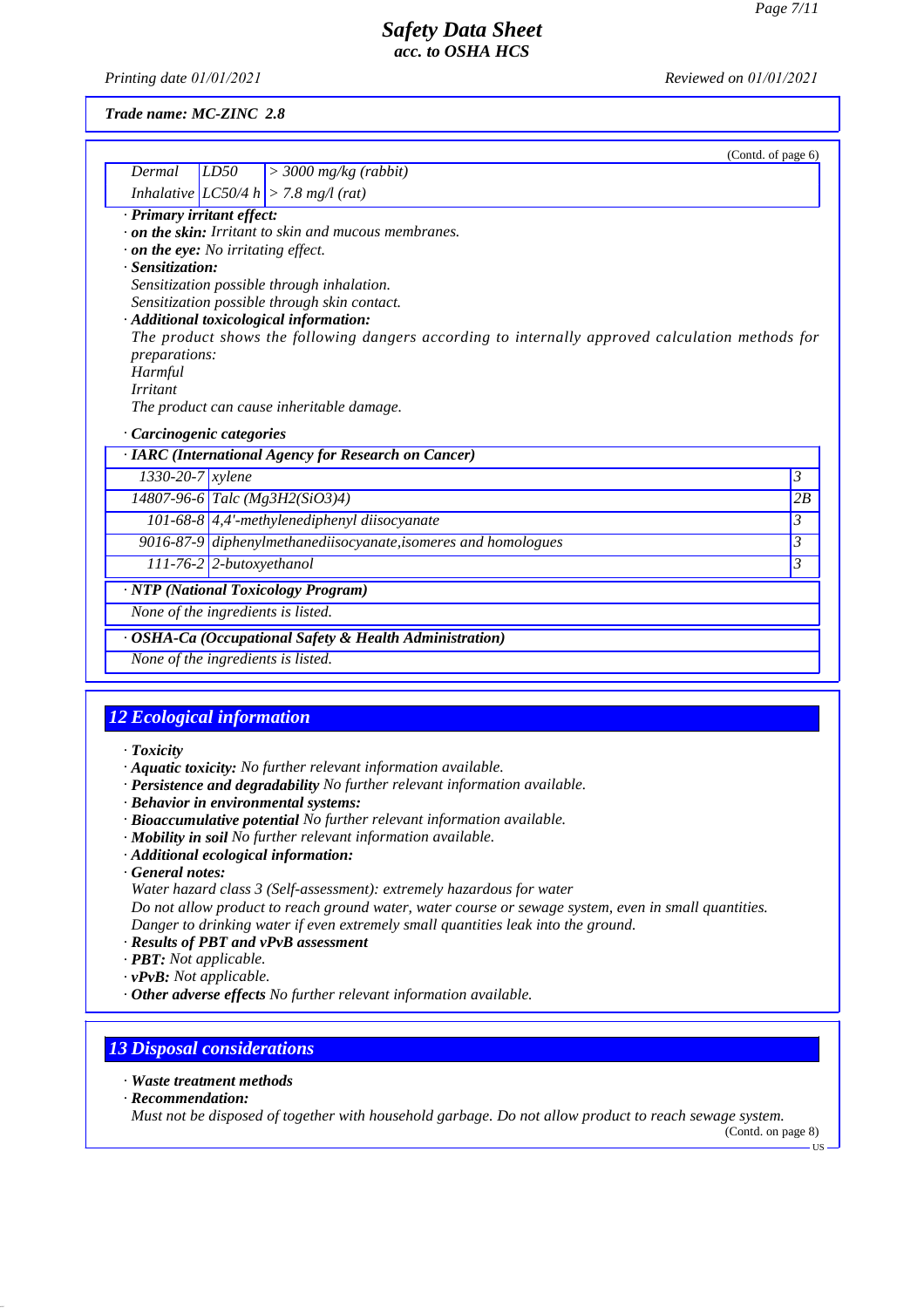(Contd. of page 7)

## *Safety Data Sheet acc. to OSHA HCS*

*Printing date 01/01/2021 Reviewed on 01/01/2021*

*Trade name: MC-ZINC 2.8*

*· Uncleaned packagings:*

*· Recommendation: Disposal must be made according to official regulations.*

| $\cdot$ UN-Number                                                                   |                                                                                               |
|-------------------------------------------------------------------------------------|-----------------------------------------------------------------------------------------------|
| · DOT, ADR, IMDG, IATA                                                              | <i>UN1263</i>                                                                                 |
| · UN proper shipping name                                                           |                                                                                               |
| $\cdot$ DOT, IATA                                                                   | Paint                                                                                         |
| $\cdot$ ADR                                                                         | 1263 Paint, ENVIRONMENTALLY HAZARDOUS                                                         |
| $\cdot$ IMDG                                                                        | PAINT (zinc powder -zinc dust (stabilized), zinc oxide),<br><b>MARINE POLLUTANT</b>           |
| · Transport hazard class(es)                                                        |                                                                                               |
| $\cdot$ DOT                                                                         |                                                                                               |
|                                                                                     |                                                                                               |
| · Class                                                                             | 3 Flammable liquids                                                                           |
| $\cdot$ <i>Label</i>                                                                | $\mathfrak{Z}$                                                                                |
| $\cdot$ ADR, IMDG                                                                   |                                                                                               |
| $\cdot$ Class                                                                       | 3 Flammable liquids                                                                           |
| $\cdot$ Label                                                                       | 3<br>.                                                                                        |
| $\cdot$ IATA                                                                        |                                                                                               |
| · Class                                                                             | 3 Flammable liquids                                                                           |
| $\cdot$ Label                                                                       | $\mathfrak{Z}$                                                                                |
| · Packing group<br>· DOT, ADR, IMDG, IATA                                           | III                                                                                           |
| · Environmental hazards:                                                            | Product contains environmentally hazardous substances: zinc<br>powder -zinc dust (stabilized) |
| · Marine pollutant:                                                                 | Yes<br>Symbol (fish and tree)                                                                 |
| $\cdot$ Special marking (ADR):                                                      | Symbol (fish and tree)                                                                        |
| · Special precautions for user                                                      | Warning: Flammable liquids                                                                    |
| · Danger code (Kemler):                                                             | 30                                                                                            |
| · EMS Number:                                                                       | $F-E, S-E$                                                                                    |
| · Stowage Category                                                                  | A                                                                                             |
| · Transport in bulk according to Annex II of<br><b>MARPOL73/78 and the IBC Code</b> | Not applicable.                                                                               |
|                                                                                     |                                                                                               |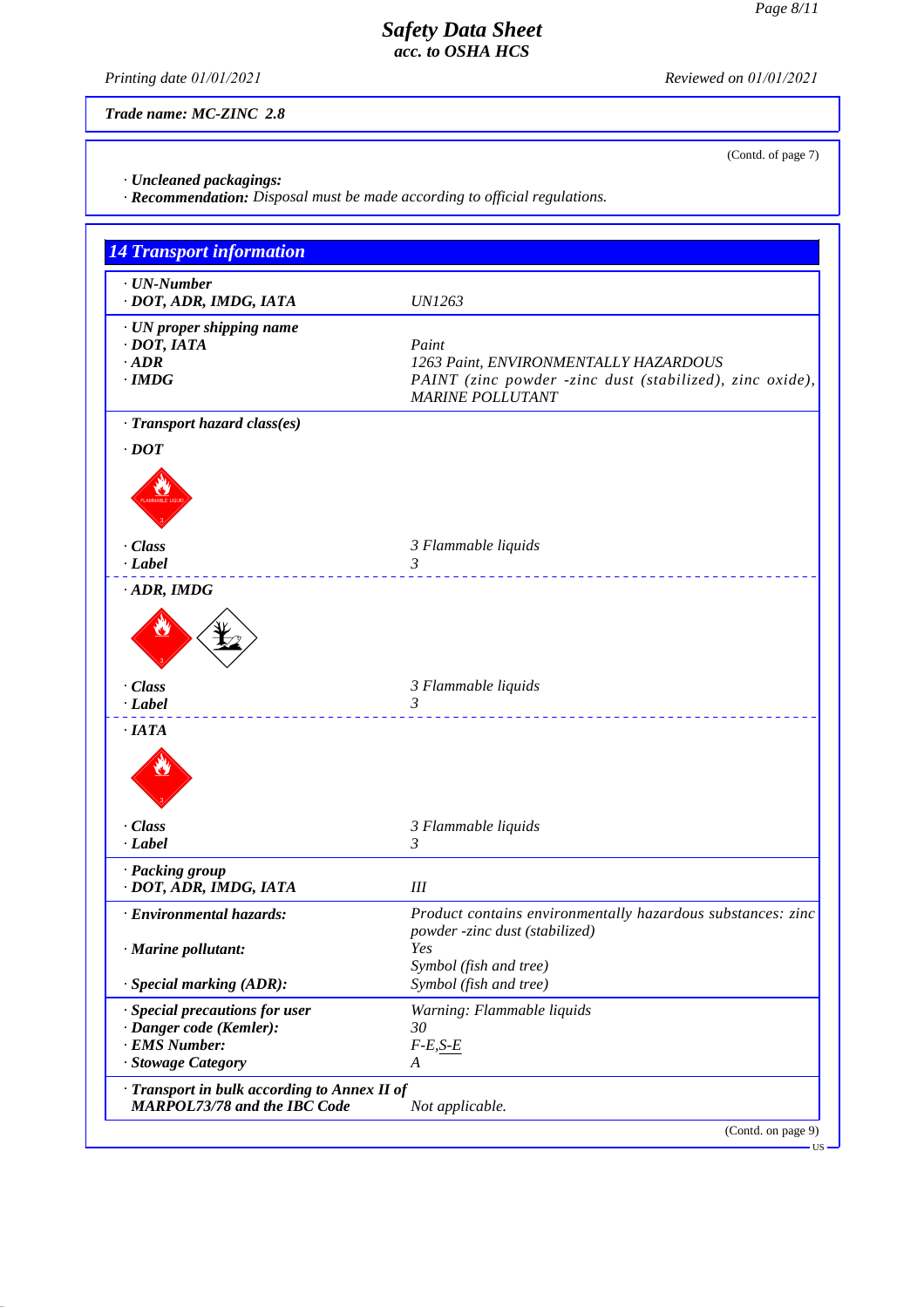*Printing date 01/01/2021 Reviewed on 01/01/2021*

*Trade name: MC-ZINC 2.8*

|                                     | (Contd. of page 8)                                |
|-------------------------------------|---------------------------------------------------|
| · Transport/Additional information: |                                                   |
| $\cdot$ DOT                         |                                                   |
| $\cdot$ Quantity limitations        | On passenger aircraft/rail: 60 L                  |
|                                     | On cargo aircraft only: 220 L                     |
| $\cdot$ ADR                         |                                                   |
| $\cdot$ Excepted quantities (EQ)    | Code: El                                          |
|                                     | Maximum net quantity per inner packaging: 30 ml   |
|                                     | Maximum net quantity per outer packaging: 1000 ml |
| $\cdot$ IMDG                        |                                                   |
| $\cdot$ Limited quantities (LQ)     | 5L                                                |
| $\cdot$ Excepted quantities (EQ)    | Code: El                                          |
|                                     | Maximum net quantity per inner packaging: 30 ml   |
|                                     | Maximum net quantity per outer packaging: 1000 ml |
| · UN "Model Regulation":            | UN 1263 PAINT, 3, III, ENVIRONMENTALLY HAZARDOUS  |

# *15 Regulatory information*

*· Safety, health and environmental regulations/legislation specific for the substance or mixture*

| $\cdot$ Sara                                                   |  |
|----------------------------------------------------------------|--|
| Section 355 (extremely hazardous substances):                  |  |
| None of the ingredients is listed.                             |  |
| · Section 313 (Specific toxic chemical listings):              |  |
| $1330-20-7$ xylene                                             |  |
| $1314 - 13 - 2$ zinc oxide                                     |  |
| 101-68-8 4,4'-methylenediphenyl diisocyanate                   |  |
| 9016-87-9 diphenylmethanediisocyanate, isomeres and homologues |  |
| 111-76-2 2-butoxyethanol                                       |  |
| · TSCA (Toxic Substances Control Act):                         |  |
| Solvent naphtha (petroleum), light arom.                       |  |
| xylene                                                         |  |
| Talc $(Mg3H2(SiO3)4)$                                          |  |
| zinc oxide                                                     |  |
| 4,4'-methylenediphenyl diisocyanate                            |  |
| diphenylmethanediisocyanate, isomeres and homologues           |  |
| $\cdot$ Proposition 65                                         |  |
| Chemicals known to cause cancer:                               |  |
| None of the ingredients is listed.                             |  |
| · Chemicals known to cause reproductive toxicity for females:  |  |
| None of the ingredients is listed.                             |  |
| · Chemicals known to cause reproductive toxicity for males:    |  |
| None of the ingredients is listed.                             |  |
| · Chemicals known to cause developmental toxicity:             |  |
| None of the ingredients is listed.                             |  |
| · Carcinogenic categories                                      |  |
| · EPA (Environmental Protection Agency)                        |  |
|                                                                |  |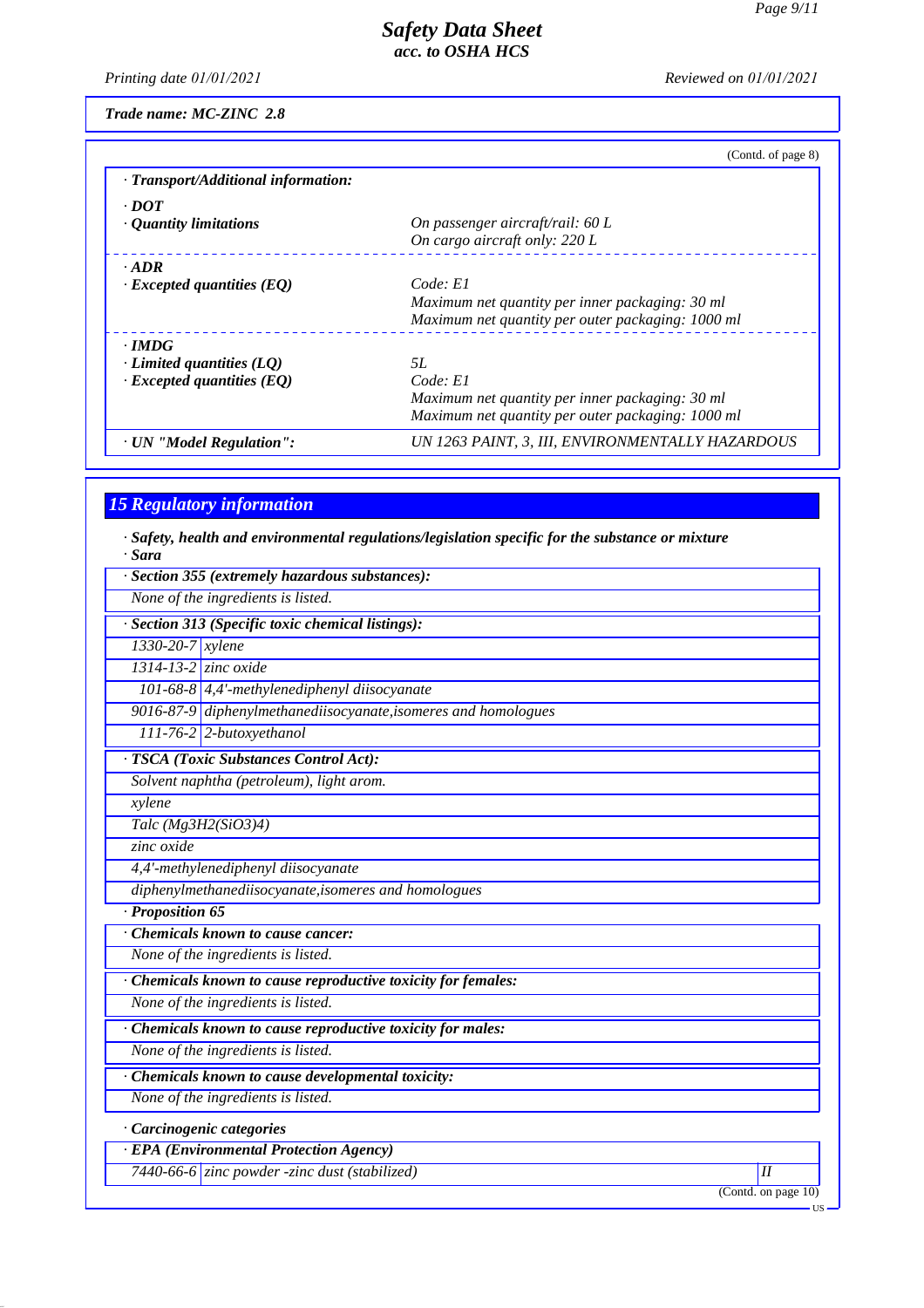*Printing date 01/01/2021 Reviewed on 01/01/2021*

*Trade name: MC-ZINC 2.8*

|                                                                    |                                                                | (Contd. of page 9) |    |
|--------------------------------------------------------------------|----------------------------------------------------------------|--------------------|----|
| $1330 - 20 - 7$ <i>xylene</i>                                      |                                                                |                    |    |
|                                                                    | $1314-13-2$ zinc oxide                                         | D, I, II           |    |
|                                                                    | 101-68-8 $\vert$ 4,4'-methylenediphenyl diisocyanate           | D, CBD             |    |
|                                                                    | 9016-87-9 diphenylmethanediisocyanate, isomeres and homologues | CBD                |    |
|                                                                    | $111-76-2$ 2-butoxyethanol                                     | NL                 |    |
| · TLV (Threshold Limit Value established by ACGIH)                 |                                                                |                    |    |
| xylene                                                             |                                                                |                    | A4 |
| Talc $(Mg3H2(SiO3)4)$                                              |                                                                |                    | A4 |
| · NIOSH-Ca (National Institute for Occupational Safety and Health) |                                                                |                    |    |
| None of the ingredients is listed.                                 |                                                                |                    |    |

*· GHS label elements*

*The product is classified and labeled according to the Globally Harmonized System (GHS). · Hazard pictograms*



*· Signal word Danger*

|                                  | · Hazard-determining components of labeling:                                                                          |
|----------------------------------|-----------------------------------------------------------------------------------------------------------------------|
|                                  | Solvent naphtha (petroleum), light arom.                                                                              |
|                                  | 4,4'-methylenediphenyl diisocyanate                                                                                   |
| Talc $(Mg3H2(SiO3)4)$            |                                                                                                                       |
|                                  | diphenylmethanediisocyanate, isomeres and homologues                                                                  |
| · Hazard statements              |                                                                                                                       |
| H226 Flammable liquid and vapor. |                                                                                                                       |
| H315 Causes skin irritation.     |                                                                                                                       |
|                                  | H334 May cause allergy or asthma symptoms or breathing difficulties if inhaled.                                       |
|                                  | H317 May cause an allergic skin reaction.                                                                             |
| H340 May cause genetic defects.  |                                                                                                                       |
| H350 May cause cancer.           |                                                                                                                       |
|                                  | H373 May cause damage to organs through prolonged or repeated exposure.                                               |
| · Precautionary statements       |                                                                                                                       |
| P210                             | Keep away from heat/sparks/open flames/hot surfaces. No smoking.                                                      |
| P241                             | Use explosion-proof electrical/ventilating/lighting/equipment.                                                        |
| P <sub>260</sub>                 | Do not breathe dust/fume/gas/mist/vapors/spray.                                                                       |
| P284                             | [In case of inadequate ventilation] wear respiratory protection.                                                      |
| P <sub>280</sub>                 | Wear protective gloves / eye protection / face protection.                                                            |
| P <sub>240</sub>                 | Ground/bond container and receiving equipment.                                                                        |
| P233                             | Keep container tightly closed.                                                                                        |
| P242                             | Use only non-sparking tools.                                                                                          |
| P243                             | Take precautionary measures against static discharge.                                                                 |
| P <sub>264</sub>                 | Wash thoroughly after handling.                                                                                       |
| P272                             | Contaminated work clothing must not be allowed out of the workplace.                                                  |
| P201                             | Obtain special instructions before use.                                                                               |
| P <sub>202</sub>                 | Do not handle until all safety precautions have been read and understood.                                             |
|                                  | P303+P361+P353 If on skin (or hair): Take off immediately all contaminated clothing. Rinse skin with<br>water/shower. |
| P321                             | Specific treatment (see on this label).                                                                               |
| $P342 + P311$                    | If experiencing respiratory symptoms: Call a POISON CENTER/doctor.                                                    |
| P363                             | Wash contaminated clothing before reuse.                                                                              |
| P304+P341                        | If inhaled: If breathing is difficult, remove person to fresh air and keep comfortable for<br>breathing.              |
| $P308 + P313$                    | IF exposed or concerned: Get medical advice/attention.                                                                |
|                                  | $(Contd \text{ on } \text{pose } 11)$                                                                                 |

(Contd. on page 11)